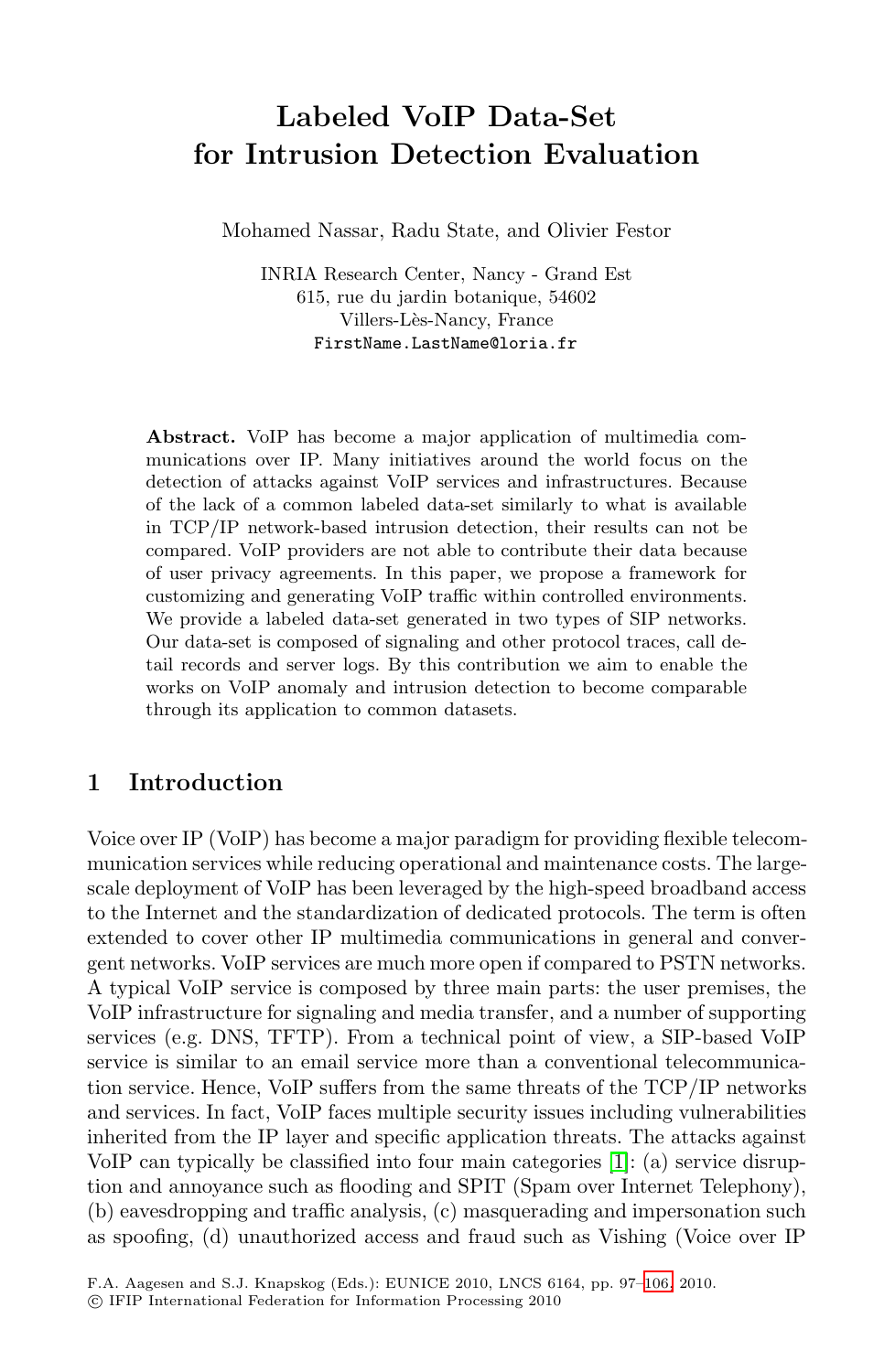phishing). These attacks can have significant consequences on the telephony service, such as the impossibility for a client of making an urgent phone call.

The research community started to investigate the best ways of protection, detection and response for the VoIP services [2]. Researchers argue that intrusion detection is necessary to struggle against VoIP fraudsters. The main difficulty remains to obtain real-world traces of attack incidents or even normal traffic. Labeled data-sets are necessary to evaluate the accuracy results of the proposed techniques which are often based on learning. It is also hard to obtain these data from VoIP providers which are constrained by user privacy agreements.

In this context, we propose a framework to annotate and customize VoIP traffic. The normal traffic is generated by profiled emulated users based on a social model. The attack traffic is based on currently available VoIP assessment tools. We deploy and configure two illustrative VoIP networks in a local testbed and we generate a labeled data-set that can be used to compare different detection algorithms. The data-set is composed of signaling and other protocol traces comprising call detail records and server logs. Thus, correlation approaches can also be applied to the data.

The rest of the paper is composed as follows: In Section 2 we expose the related works on VoIP intrusion detection. In section 3 we describe the data types. Section 4 presents the traffic generation model and the generation of attacks. Section 5 describes the test-bed and the labeled data-set. Finally Section 6 concludes the paper and discusses the future work.

# **2 VoIP Intrusion Det[ec](#page-8-1)tion**

An Intrusion Detection System (IDS) is a second line of defense behind protection systems like authentication, access control and data encryption. Intrusion detection refers to the process of monitoring computer networks and systems to track violations of the applied security policies. VoIP intrusion detection con[sis](#page-8-2)ts on automating the analysis of specific VoIP data sources. Many works have focused on the Session Initiation Protocol (SIP [3]) as the de-facto signaling protocol for the Internet and the Next Generation Networks (NGN).

Basically, SIP allows two co[mm](#page-8-3)unicating parties to set up, modify and terminate a call. Text-based with heritage from HTTP and SMTP, SIP is a requestresponse transaction-based protocol. A SIP Dialog is composed of one or more transactions. The SIP addressing scheme is based on URIs (Uniform Resource Identifier) in the form of sip:user@domain.

Niccolini et. al. [4] propose a network-based IDS to be deployed at the entry point of the VoIP network. This system is composed of two stages of detection: a rule-based stage and a behavioral-based stage. It implements a preprocessing logic of SIP into the SNORT IDS. SCIDIVE [5] is a knowledge-based IDS based on a rule matching engine. This system performs two kinds of detection: stateful and cross-protocol. The stateful detection focuses on multiple incoming packets belonging to the same protocol. The cross-protocol detection scheme spans packets from several protocols, e.g. a pattern in a SIP packet is followed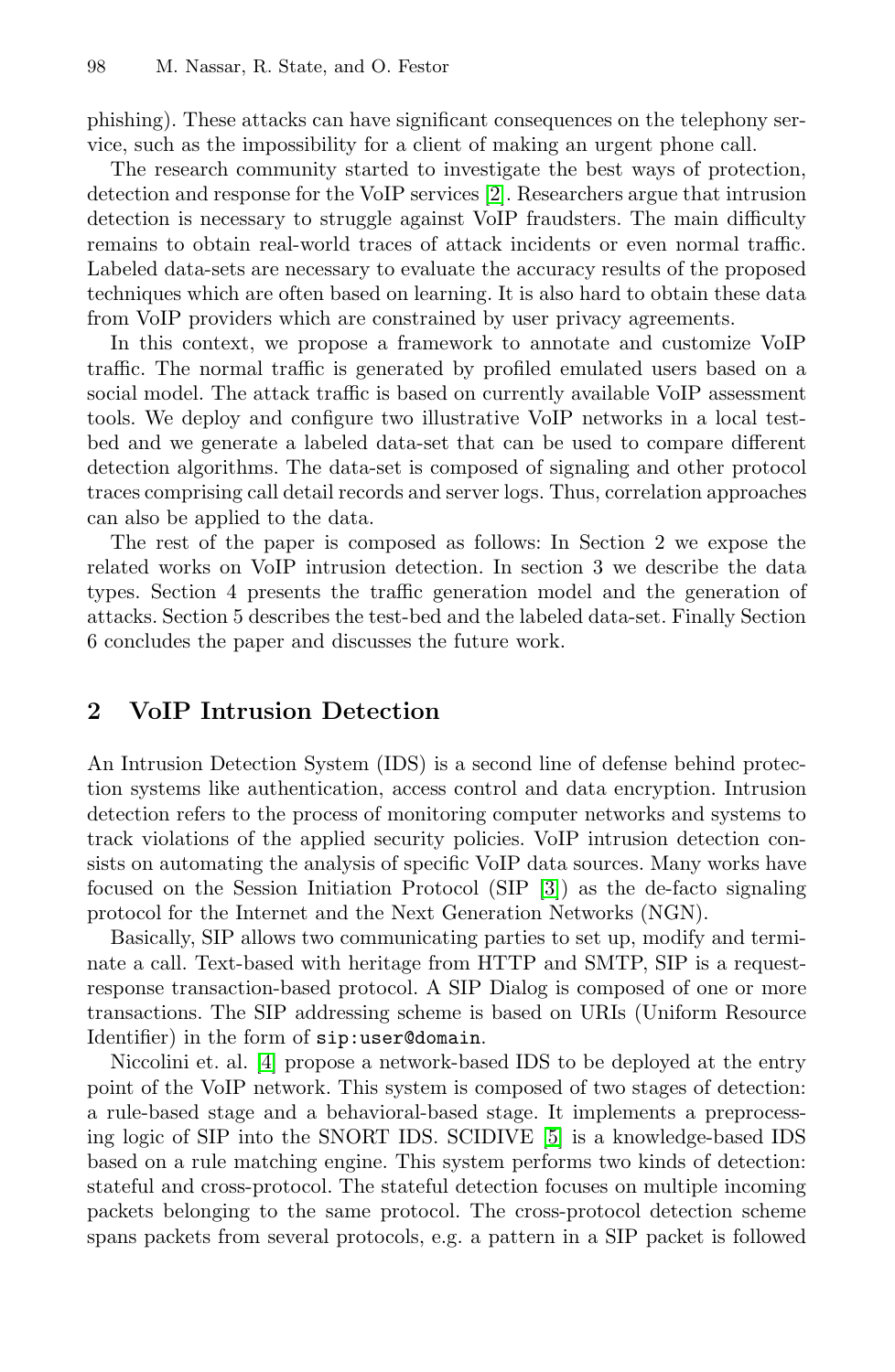by another pattern [in](#page-9-1) a RTP packet. SCIDIVE has to be deployed at multiple points of the VoIP network (clients, servers, proxies) in order to correlate events at a global level. Sengar et. [a](#page-9-2)l. [6] propose specification-based detection on an extended finite state machine representing the interaction between the different protocols. By tracking deviations from the interacting protocol state machine, a series of SIP, RTP and cross-protocol attacks are detected. The VoIP Defender [7] is a highly-scalable architecture building a generic framework for supporting the det[ectio](#page-9-3)n algorithms.

To struggle against flooding, Chen [8] modifies the original state machines of SIP transactions and applies detection thres[hol](#page-9-4)ds on the error statistics generated by those modified machines. Similarly in [9], the authors apply thresholds at three different scopes: transaction level, sender level and global level based on a modified User-Agent Server (UAS) state machine. SIP DNS flooding (flooding by SIP requests containing irresolvable domain names) are considered by Zhang et. al. [10] who propose practical recommendations in order to mitigate their effects. Sengar et. al. [11] propose a VoIP Flood Detection System (vFDS). The vFDS measures the difference between two probability distributions (one at training and one at testing) using the Hellinger Distance. In [12], the authors propose a general methodology for profiling SIP traffic at several levels: server host, functional entity (registrar, proxy) and individual user. They propose an entropy-based algorithm detecting SPIT and flooding attacks. As noticed, the learning plays a major role in most of the cited approaches.

Many of the cited contributions have similar approaches although they can not be compared because they are evaluated on different and often unavailable datasets. A common data-set for evaluating VoIP intrusion detection is missing. We aim by this contribution to provide a totally repeatable test-bed for generating and customizing VoIP traffic as well as a labeled data-set composed of normal, different kind of attacks and mixed normal/attack traces.

## **3 Data Types**

Monitoring distributed applications such as VoIP is challenging because in many cases monitoring only one source of data is not sufficient to reveal the complete picture of so[me](#page-9-5) [m](#page-9-5)alicious activities. Therefore we have decided to provide three types of data sources: the network traffic, the call detail records and the server logs. Each of these types is important for a group of detection approaches. Moreover, correlation of patterns spanning multiple data sources may reveal more evidence about certain anomalies. Next, we highlight the importance of each type:

- **–** The network traffic -especially the protocols that are essential to the normal operation of VoIP (e.g. SIP, DNS)- is the typical data source for networkbased anomaly detection. In [13], we defined 38 statistics (or probes) on the SIP traffic and showed their efficiency for detecting a series of flooding and SPIT attacks.
- **–** The Call Detail Records (CDR) are particularly important for fraud detection and SPIT mitigation. The call history helps building individual user profiles and peer groups in order to detect fraudulent calls.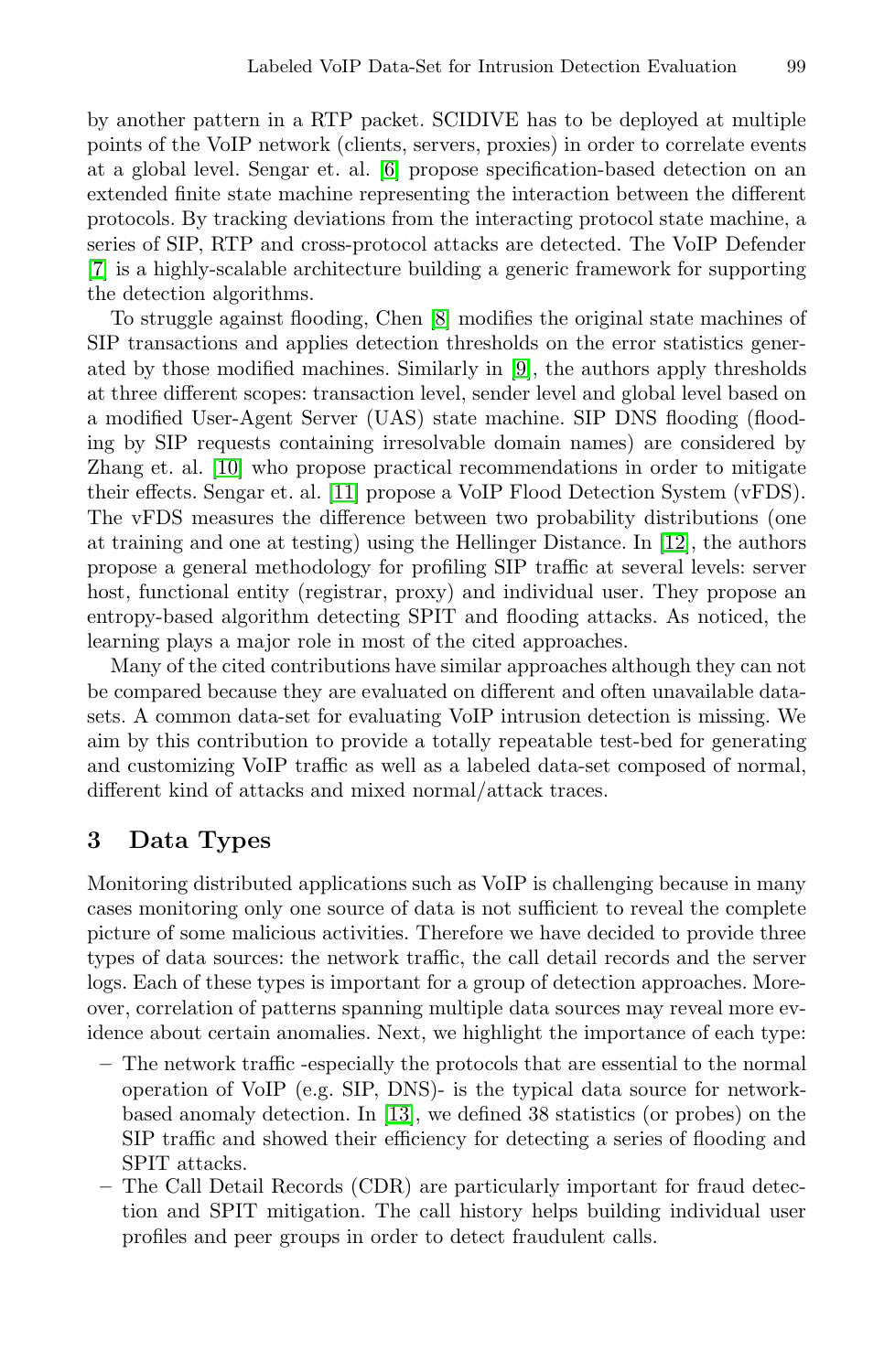**–** The log and statistics of VoIP servers are the typical data source for hostbased intrusion [de](#page-3-0)tection. For example, the Opensips  $\text{SIP}$  proxy<sup>1</sup> provides six groups of probes: core, memory, stateless statistics, transaction statistics, user location and registration. These probes can be monitored online in order to reveal abnormal processing and memory loads.

# **4 Traffic Generation Model**

Several investig[atio](#page-9-6)ns use tools like  $Sipp<sup>2</sup>$  for SIP traffic generation. Sipp generates traffic by repeating call flow scenarios described in custom XML, hence it is convenient for b[en](#page-3-1)chmarking and assessing stress conditions at SIP servers. However Sipp -in its current state- is not able to emulate real SIP traffic. In fact, Sipp doesn't represent a SIP user-agent state machine and is more oriented towards the transaction layer than the call layer. Otherwise, our unit of traffic generation is the VoIPBot (the source code is available at [14]) which we have initially designed as an attack tool [15]. The new version of the VoIPBot supports emulation of a normal user profile. Its design is based on four main components: the protocols stack, the communication agent, the encryption engine and the SIP state machine as shown in Figure 1.



**Fig. 1.** Using VoIP Bots for simulating real traffic

<span id="page-3-1"></span><span id="page-3-0"></span>http://www.opensips.org

<sup>2</sup> http://sipp.sourceforge.net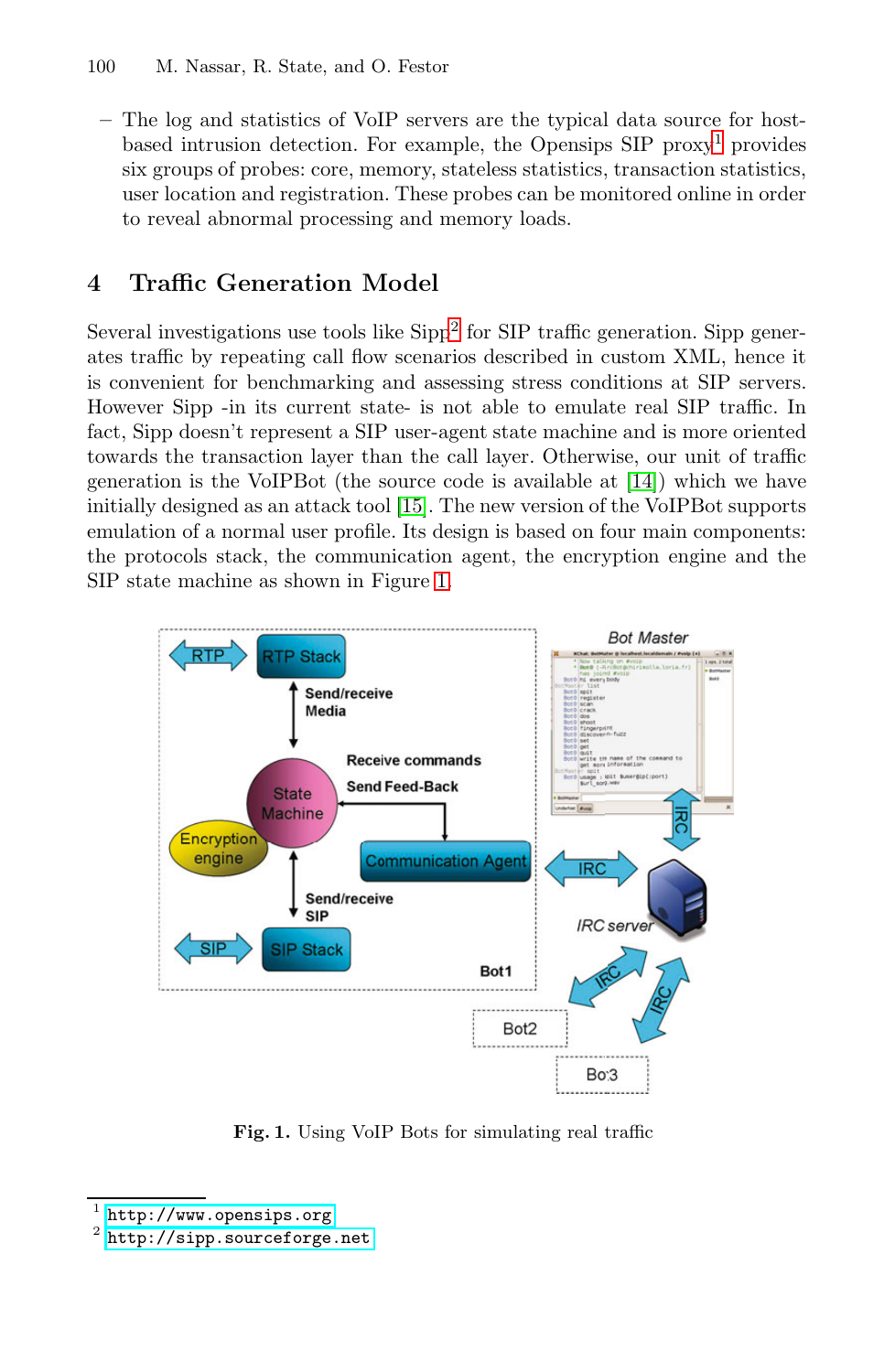The stacks of the different protocols provide the bot with an application interface to use the different signaling and media transfer protocols. We use the Jain-SIP stack for sending and receiving, manufacturing and parsing SIP messages. We use the Java Media Framework (JMF) stack for coding and decoding, compressing and expanding, encapsulation and demultiplexing of RTP media flows. The communication agent is based on the Internet Relay Chat (IRC) in order to exchange information and commands with the bot manager. In fact the bot connects to a pre-defined room on the manager IRC server at bootstrap. This scheme allows us to manage several groups of bots in an easy and efficient way. The encryption engine enables the bot to create digest authentication from credentials when authentication is required within the registration process. The SIP state machine drives the operations of the bot with respect to the commands issued by the manager. It defines the bot behavior upon occurrence of SIP events (i.e. receiving a SIP request RequestEvent or a SIP response ResponseEvent) and TimeOut events. The transition from a state to another is constrained by predicates on a set of global and local variables. The bot is configured to generate normal traffic based on the following parameters:

- **–** The SIP port and IP: Currently, we are launching several bots from the same machine/IP. Each bot has a SIP port based on its identifier (e.g. Port 5072 is reserved to Bot12). Therefore, any SIP user-agent in the traces must [be](#page-9-7) identified by the IP/port(SIP) couple rather that only the IP. The virtualization techniques can be further used in order to provision an IP for each bot.
- **–** The SIP registrar: The bot registers to one or more SIP registrars using a user-name and a password in order to initiate and receive calls. For convenience, both the username and the password of a bot are set to its identifier.
- **–** The probabilistic distribution of emitting calls: Traditionally in PSTN models the call arrival follows a Poisson distribution. The VoIP calls follow the same distribution [16]. We setup the bots to make calls with respect to a Poisson distrib[utio](#page-9-7)n by picking one destination form a phonebook. The mean number of calls per unit of time  $(\lambda)$  has to be defined. The bots have different seeds (based on their identifiers) for their pseudo-random generators. Each bot sleeps for a random boot-time before starting the emission of calls.
- **–** The probabilistic law of call holding time: Currently the bot sets the duration of a call with respect to an exponential distribution such as in PSTN models. The mean of the call duration  $(1/\lambda)$  has to be defined. If the callee doesn't hang-off during the chosen call duration, the bot sends a BYE and closes the session. However, authors of [16] argued that in VoIP the call holding times follow rather heavy-tailed distributions and suggest the generalized Pareto distribution for modeling them. Moreover, the authors showed that the aggregated VoIP traffic has fractal characteristics and suggested the fractional Gaussian noise model for the aggregated VoIP traffic. We intend to adopt these findings in our future model.
- **–** The social model: The bot belongs to one or more social cliques. The bot is socially connected with another bot if both belong to the same clique. P*social*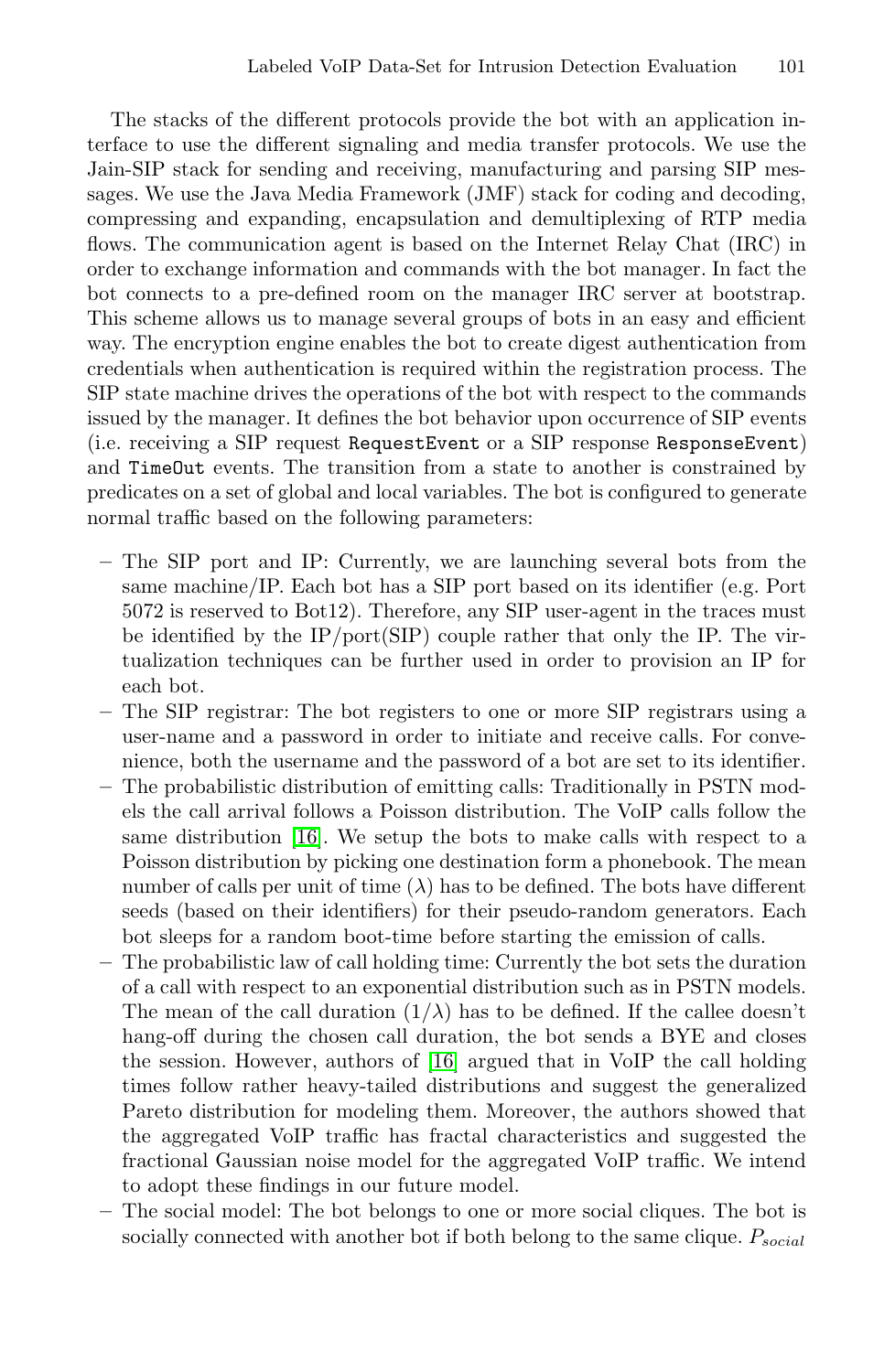(e.g. 0.8) rep[res](#page-9-8)ents the probability that a bot calls a destination which it is socially connected with.  $1 - P_{social}$  (e.g. 0.2) is the probability that a bot calls a destination which it is not socially connected with. We provide a script (within the VoIPBot bundle) that assigns random social cliques to a group of bots based on a given size interval (e.g. each clique has between 3 and 7 bots).

The behavior upon receiving a call: Using statistics from traditional telephony, about 70% of calls are answered in roughly 8.5 seconds while unanswered calls ring for 38 seconds [17]. For instance, the bot takes the call and responds with BUSY only if it is already in-call. The time of ringing follows uniform distributions over pre-defined intervals (e.g. uniformly distributed from 5 to 10 second[s\)](#page-5-0).

These parameters are configured through the IRC interface or at boot-time.

The generation of attacks is based on available VoIP assessment tools. The VoIPBot can also emulate a "malicious" behavior by committing attack actions commanded by the manager. The VoIPBot supports scan, spam a wav file as given by a URL, crack a password and register with, download and send exploits, fingerprinting VoIP devices, shoot crafted SIP messages and flooding.

Inviteflood, Sipscan and Spitter/asterisk<sup>3</sup> are used to generate flooding, scan and SPIT attacks. Inviteflood floods the target with INVITE messages. It doesn't acknowledge the target's response causing many retransmissions and memory overload. It allows to set the SIP URI of the destination and the rate of the attack, hence making possible different scenarios (e.g. invalid SIP user-name, invalid domain, etc.). Sipscan supports three types of scanning using REGISTER, OPTIONS and INVITE messages. It doesn't support the control of the scan intensity which makes its effect similar to a flooding. Spitter uses the Asterisk IP PBX as a platform to launch SPIT calls based on an Asterisk call file. The Asterisk call file format allows configuring calls towards different destinations with different parameters. It is possible to configure a different sender for each SPIT call which makes detection hard if based only on the caller's SIP URI.

## **5 Test-Bed and Labe[le](#page-5-1)d Data-Set**

<span id="page-5-1"></span><span id="page-5-0"></span>[Physically, the test-bed is c](http://www.hackingvoip.com/sec_tools.html)omposed of four machines (Intel Pentium 4 CPU [3.40GHz](http://www.asterisk.org) and 2G RAM memory running Ubuntu 9.10) connected through a hub (10 Mb/s). The machines are assigned static private IP addresses. A router plays the role of DNS server and Internet gateway for the test-bed. We set-up two illustrative VoIP networks based on available open source servers. The first network uses Asterisk: an open source VoIP PBX<sup>4</sup>. The second one is based on a SIP proxy called Opensips (former SIP Express Router).

<sup>3</sup> http://www.hackingvoip.com/sec\_tools.html

<sup>4</sup> http://www.asterisk.org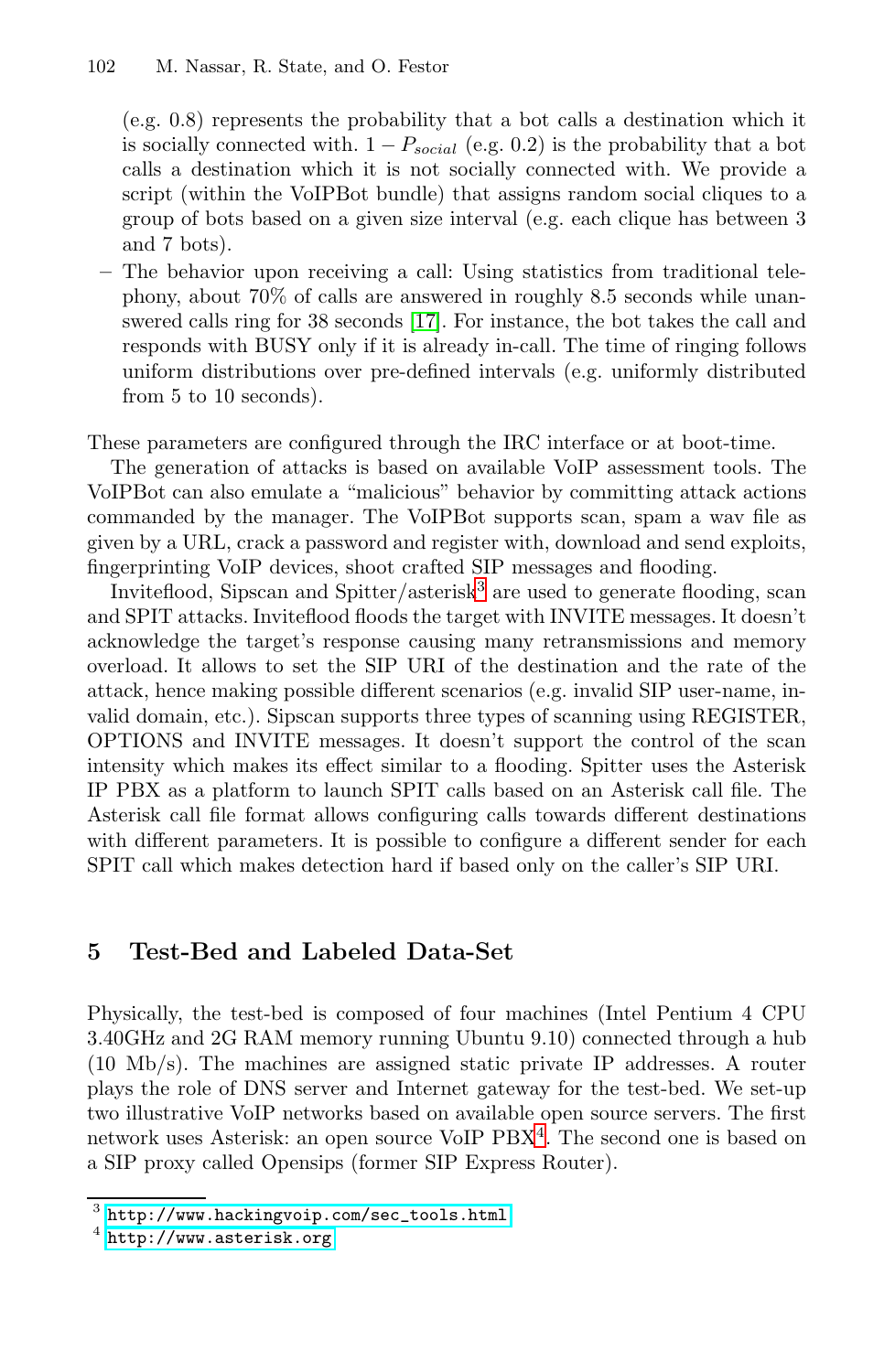

**Fig. 2.** Asterisk illustrative network

## **5.1 Asterisk Network**

Asterisk is growing fast typically for Small Office/Home Office environments (SOHO). Regarding the SIP terminology, Asterisk can be considered as a registrar server, location server, and back-to-back user agent. Our illustrative network based on Asterisk is shown in Figure 2. We have two groups of VoIPBots emulating SIP users: the first group registers to Asterisk while the second group represents external users. Routing calls to and from external users is fixed at the Asterisk dial-plan. The first group connects to the #asterisk channel at the central IRC server and the second group connects to the #exterior channel. The manager issues commands to one group of bots by writing to the corresponding channel. It is possible to command each bot aside by opening a private channel with it.

## **5.2 Opensips+MediaProxy+Radius Network**

<span id="page-6-0"></span>Opensips is a high p[er](#page-6-0)formance SIP proxy since it is able to manage a high number of registered users and thousands of calls per second without the need of a highly sophisticated hardware. Opensips supports the proxy, registrar and [redirect SIP functio](http://mediaproxy.ag-projects.com)nalities. We configure a MySQL back-end to Opensips for [consist](http://freeradius.org)ent storage. MediaProxy<sup>5</sup> provides NAT traversal capabilities for media streams. It is composed of one media-dispatcher and one or more media-relays. The media-dispatcher runs on the same host as Opensips and communicates with its mediaproxy module through a Unix domain socket. The media-relay connects to the dispatcher using TLS. FreeRadius<sup>6</sup> works in tandem with Opensips and Mediaproxy to manage the call accounting.

<sup>5</sup> http://mediaproxy.ag-projects.com

 $6$  http://freeradius.org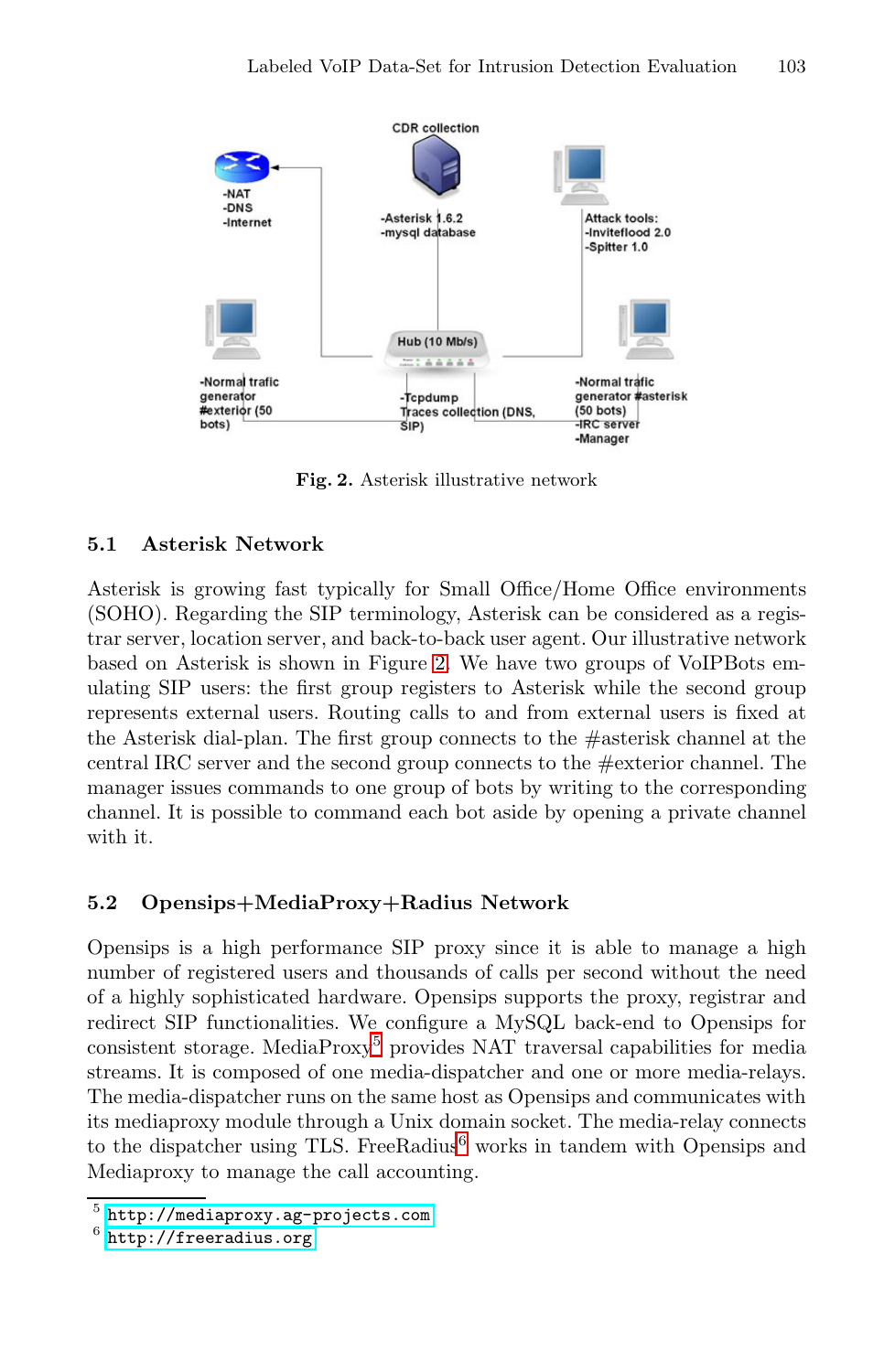

**Fig. 3.** Opensips illustrative network

We setup this triplet to serve two groups of bots: the first group is directly registered to the Opensips server and the second group represents the external extensions. Routing calls to and from external users is fixed at the Opensips routing logic. The Call Detail Records are collected using the CDRTool<sup>7</sup> which is an open source web application that provides accounting and tracing calls for Opensips. The CDRTool provides the SIP trace for each call based on the siptrace module of Opensips. It provides media information of each call based on the MediaProxy accounting.

## **[5.3 Labeled Traces](http://webloria.loria.fr/~nassar/voip-dataset/)**

We configure a set of normal and attack scenarios over the two aforementioned networks. The configuration choices are constrained by ensuring a relatively short time for each experiment (between 1 and 30 minutes) and a supportable overload for machines. In particular, we deploy a relatively low number of users (100 bots) and compensate this by a high number of calls per user and small call durations. The resulting traces of all experiments are available at http://webloria.loria.fr/~nassar/voip-dataset/. Each experiment is represented by a folder containing at least 4 files: a file containing the network trace in the tcpdump format, a text file representing the server log, a CSV file containing the CDRs and a meta-description file. The meta-description contains [information abo](http://cdrtool.ag-projects.com)ut the experiment scenario (the number of bots, their repartition, the social model, the configuration of each group of bots, the network topology, etc.) and information about the attacks (if any) such as type, source and intensity.

The attack data are self-labeled in the sense that they carry a particular URI representing the attack tool. For example, in all the SIP messages and calls generated by Inviteflood and Spitter, we set the From-URI to start by "iflood" and

<sup>7</sup> http://cdrtool.ag-projects.com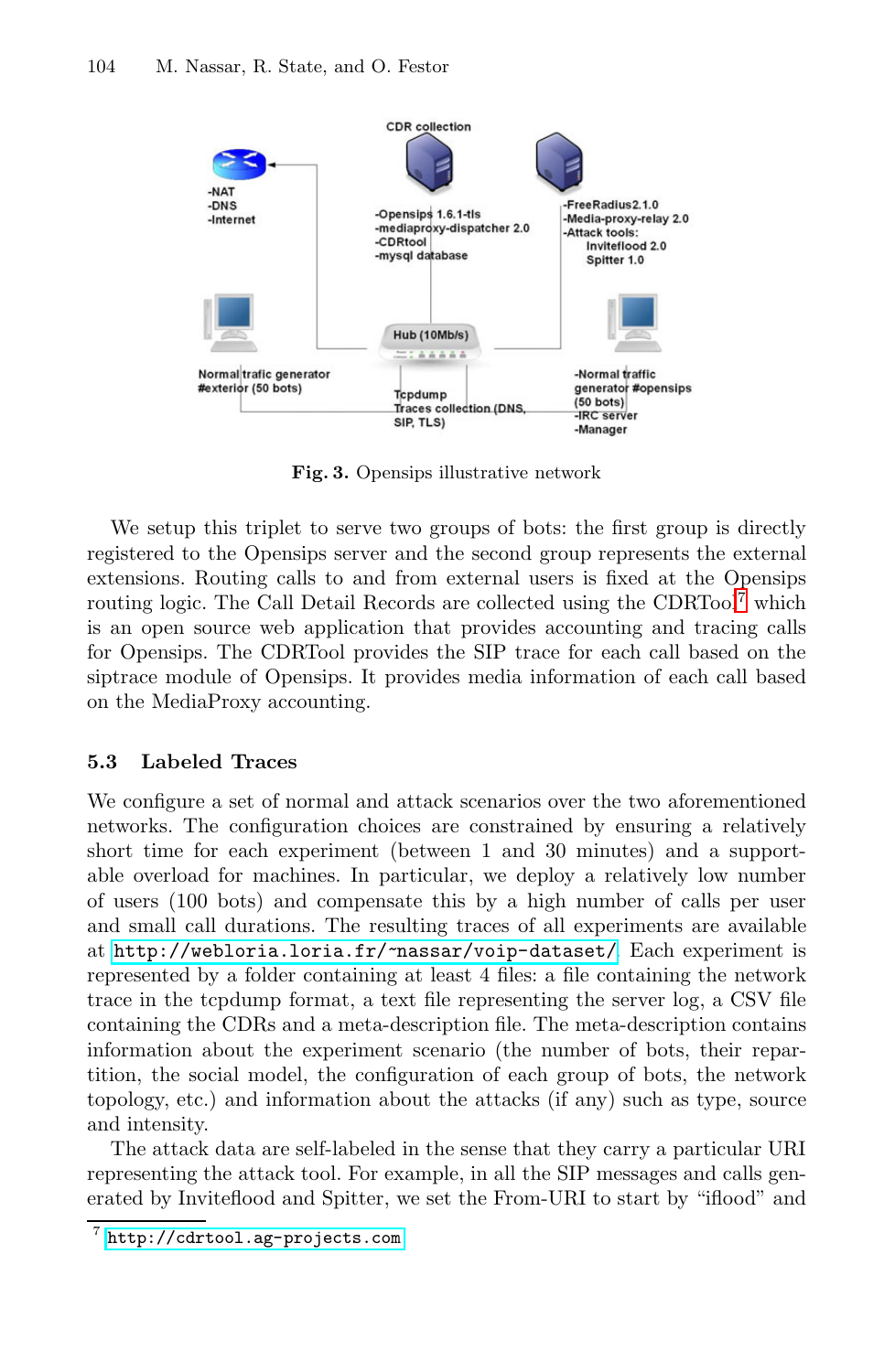| Platform | $\lambda_{Poisson}$ | Attack                 | Attack                      | Trace            | Number |
|----------|---------------------|------------------------|-----------------------------|------------------|--------|
|          | $bot \cdot hour)$   | tool                   | intensity duration of calls |                  |        |
| Asterisk | 10                  | None                   | None                        | $6 \text{ min}$  | 110    |
|          | 10                  | Inviteflood            | $100$ I/s                   | $2 \text{ min}$  | 118    |
|          | 10                  | Spitter                | 10 C.C.                     | $2 \text{ min}$  | 82     |
| Opensips | 100                 | None                   | None                        | $10 \text{ min}$ | 905    |
|          | 100                 | Inviteflood $1000$ I/s |                             | $2 \text{ min}$  | 1050   |
|          | 100                 | Spitter                | no-limit                    | $2 \text{ min}$  | 452    |

**Table 1.** Labeled traces

"spitter" respectively. Table 1 shows a subset of the traces. The flooding intensity is measured by Invite/s while the SPIT intensity is measured by concurrent calls. A SPIT with no-limit intensity means that all the destinations are called in the same time.

## **6 Conclusion**

In this paper, we have presented a unique experience of customizing and generating a labeled VoIP data-set in a controlled environment. We aimed by this contribution to make the recent works on VoIP attacks detection comparable. We provide SIP traffic traces, call detail records and server logs for a set of normal and attack scenarios.

<span id="page-8-0"></span>In the future, our intention is to expand the test-bed by using virtualization techniques. We will extend the generation models in order to support more call statistical distributions, more attack types and more complex scenarios (e.g. [with NAT traversal, inter-domain routing\). The social mod](http://www.voipsa.org/Activities/VOIPSA_Threat_Taxonomy_0.1.pdf)el has to be refined based on the results of the social networks research. We also aim to evaluate the different proposed intrusion detection methodologies based on the data-set.

## <span id="page-8-3"></span><span id="page-8-2"></span><span id="page-8-1"></span>**References**

- 1. VoIPSA: VoIP security and privacy threat taxonomy. Public Release 1.0 (October 2005), http://www.voipsa.org/Activities/VOIPSA\_Threat\_Taxonomy\_0.1.pdf
- 2. Reynolds, B., Ghosal, D.: Secure IP telephony using multi-layered protection. In: Proceedings of The 10th Annual Network and Distributed System Security Symposium, San Diego, CA, USA (Feburary 2003)
- 3. Rosenberg, J., Schulzrinne, H., Camarillo, G., Johnston, A., Peterson, J., Sparks, R., Handley, M., Schooler, E.: RFC3261: SIP: Session initiation protocol (2002)
- 4. Niccolini, S., Garroppo, R., Giordano, S., Risi, G., Ventura, S.: SIP intrusion detection and prevention: recommendations and prototype implementation. In: 1st IEEE Workshop on VoIP Management and Security, pp. 47–52 (April 2006)
- 5. Wu, Y., Bagchi, S., Garg, S., Singh, N., Tsai, T.K.: SCIDIVE: A stateful and cross protocol intrusion detection architecture for Voice-over-IP environments. In: International Conference on Dependable Systems and Networks (DSN 2004), June 2004, pp. 433–442. IEEE Computer Society, Los Alamitos (2004)